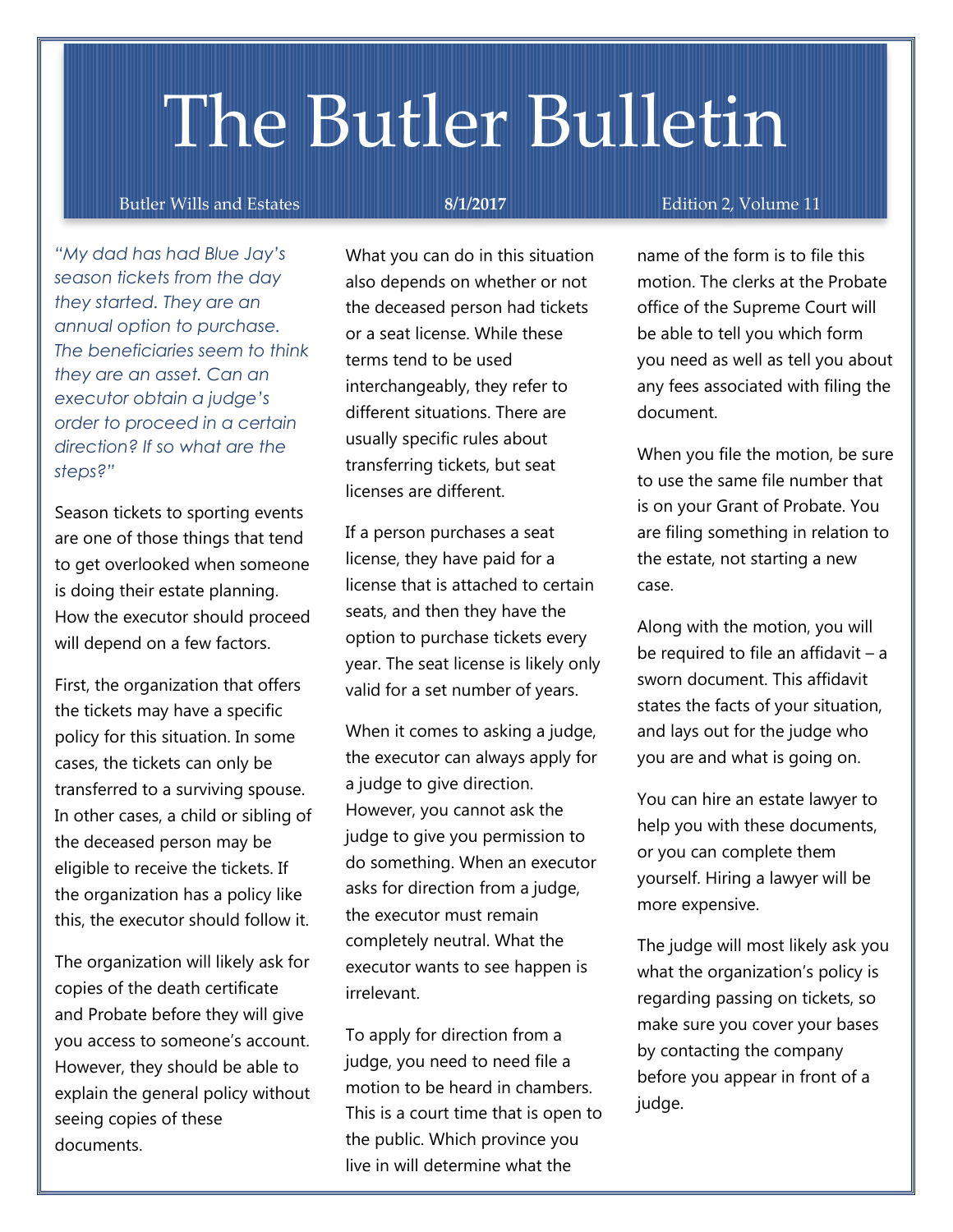# What does probate cost?

Every time someone comes in for a wills package, the topic of probate comes up. Although applying for probate is not needed in every estate, it is required in most cases.

Probate is a grant from the Supreme Court that says the will is valid, and that everyone involved should do what it says.

The cost of applying for probate includes the fee charged by the courthouse, as well as any legal fees incurred by hiring a lawyer to complete the application.

What this process costs varies from province to province, and even from lawyer to lawyer.

#### Court Fee

The amount that the court charges depends on which province you live in. Included in the application is an inventory, which shows the value of the estate on the day the person passed away. The court uses this amount to determine what the probate fee will be.

The percentage that they take varies from one province another. For example, in Newfoundland and Labrador the fee is 0.6% of the amount on the inventory.

This fee is not subject to tax.

#### Legal Fee

If you choose to hire a lawyer to complete the application for you, you are responsible for paying for that work. Some lawyers will charge you an hourly rate, whereas others may charge a percentage of the value of the estate. This amount is usually between 1 and 5 percent.

As with paying for any service, the lawyer's fee is subject to tax.

If the estate is small and simple, you may want to consider completing the application on your own.

# **WHAT IS A CAVEAT?**

Although caveats can be used in several types of law, we see them when it comes to applications for probate. Essentially, a caveat is document that is filed by a party opposing the probate application. A judge will not grant probate to one party while there is a caveat in place.

The first step to applying for probate is filing the Notice of Application. After the Notice has been filed there is a short period of time before you can file the rest of the application. In Newfoundland and Labrador, this waiting period is five business days. A caveat may be filed during this time, and it exists to allow all parties the opportunity to come forward.

Most often someone will file a caveat if they intend to contest the will, whether they have an issue with one part of it or the will as a whole. If the party that filed the caveat does not willingly remove the caveat, both parties must present the situation in front of a judge in open chambers. As with anything in court, this process is lengthy and expensive.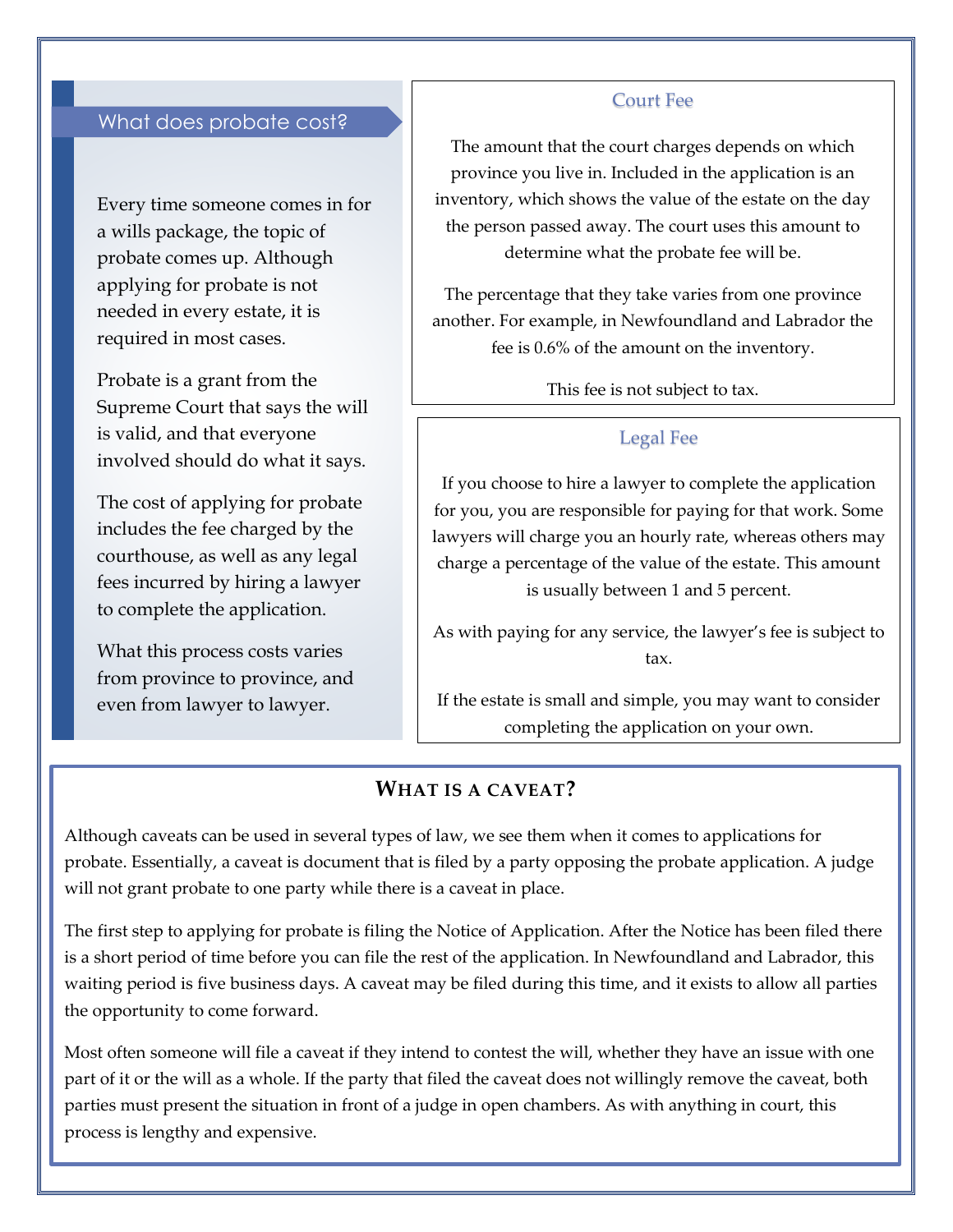THE LAW SHOW IS MOVING TO A NEW TIME! STARTING AUGUST 26, WE WILL BE ON THE AIR at 5:00 pm every Saturday on VOCM.

Did you miss an episode? Visit [www.vocm.com](http://www.vocm.com/) to listen to any episode at  $ANY$  TIME  $-$  FOR FREE!

Please note that our office will be closed from Monday, August 14 until Monday, August 21. Messages will be returned on Tuesday, August 22.

# What if my kids don't want my stuff?

We all collect things over the years that we feel have value. Sometimes it's something that has a monetary value, such as art or silver sets, and sometimes these collections are items that we have sentimental value. No matter what kind of item it is, we love the things we've picked up.

We like to think that the next generation feels the same way about these items that we do, but unfortunately, that isn't always the case. Almost every client we have wants to leave a special item to their children – a personal or household item the parent values and wants their child to enjoy.

# But what if your kids don't want your stuff?

Of course, you can leave something to them anyway and hope they don't throw it away, or sell it for far less than it is worth. This often leads to people trying to include clauses in their wills that direct the child to keep the item and pass it down their children. This creates a trust rather than giving the item to the person. Once you give something to someone you can't control what they do with it.

A better alternative is to find someone else to give the item to. Antiques, art, books, and jewelry are popular with private collectors. There may be someone who would see the value in your items.

Antique pieces are also coveted by museums and historical societies.

If you have written materials, libraries and archives may accept them. This allows your items to be used instead of sitting in your kid's basement. Specialty items – like historical books – can also be donated to universities who offer a program in that area of study.

More general household items may be donated to any number of charities. Groups like shelters are always in need of clothing, and many other groups are open to accepting all sorts of donations. We recommend that clients who are interested in learning more about charitable donations take a look at the current Canadian Donor's Guide. The guide for 2017-18 can be found online at <http://www.donorsguide.ca/>

If you aren't sure whether or not your children will want any of your items, consider having an honest conversation with them. You may find that none of your personal possessions are valuable to them, but you may be surprised at what your children would like to have as a keepsake.